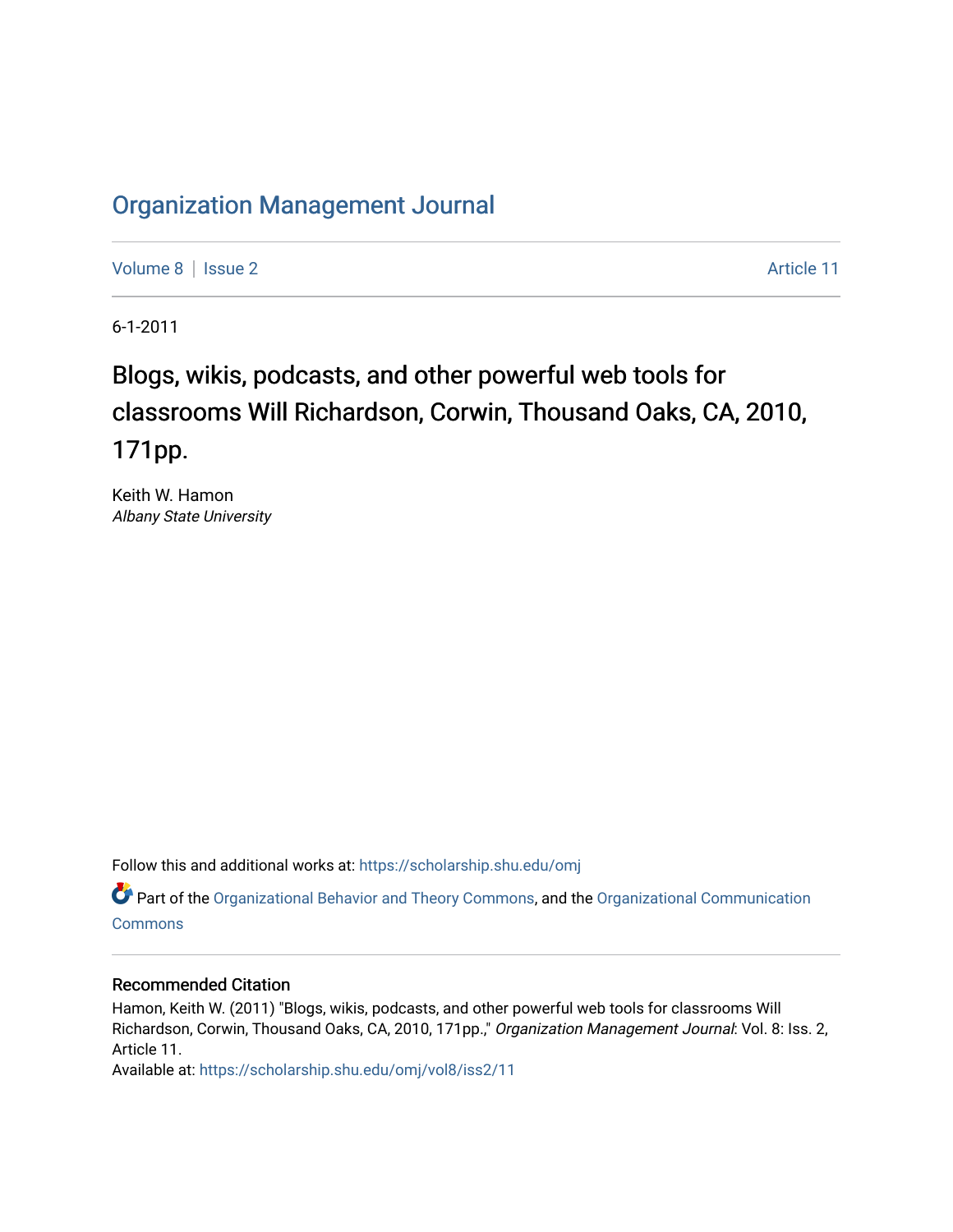Book Review

# Blogs, wikis, podcasts, and other powerful web tools for classrooms

Will Richardson, Corwin, Thousand Oaks, CA, 2010, 171pp.

#### Reviewed by Keith W. Hamon

Albany State University, Albany, GA, USA

Organization Management Journal (2011) 8, 129–131. doi:10.1057/omj.2011.19



Organization Management Journal

#### Introduction

It has become common to note the impact of modern information technology on the way we teach and learn and on the very structure and role of the Academy itself. Popular books such as Thomas Friedman's The World Is Flat (2005) and Tapscott and Williams' Wikinomics (2006) state that the world-wide cultural shift enabled by information technology, in Friedman's words, "will be seen in time as one of those fundamental shifts or inflection points, like Gutenberg's invention of the printing press, the rise of the nation-state, or the Industrial Revolution" (p. 49). Education is included in this fundamental shift. As early as 1997, significantly before the current explosion of social networking and Web 2.0 technologies, Michael Hooker noted that "higher education is on the brink of a revolution  $\ldots$  [and]  $\ldots$  the opportunities and challenges technology presents are far greater than at any previous time in higher education's 750-year history." With the advent of Web 2.0 and social network technologies, such predictions have only increased.

However, these observations too often beg the question of how to transition our classrooms to incorporate new information and social networking technologies into our teaching and learning processes. The third edition of Will Richardson's book Blogs, Wikis, Podcasts, and Other Powerful Web Tools for Classrooms addresses this practical issue by providing a range of strategies to show any practicing teacher first how to use this new technology in his/her own professional practice and then how to integrate it into the learning practices of his/her students, believing as he does that teachers "make these connections in our own practice first so we can thoroughly understand the pedagogical implications for the classroom" (p. 9).

#### Blogs, wikis, podcasts

Richardson operates from a basic assumption: emerging information technologies – what Richardson calls the Read/Write Web – will change education at all levels, from pre-school through graduate school and beyond, and educational institutions and practitioners should be mindful of this change or risk irrelevance. In keeping with the conventional wisdom, he asserts that "the Read/Write Web holds transformational changes in store for teachers and students of all stripes," but, he adds, "education has been slow to adapt to these new tools and potentials" (p. 3). He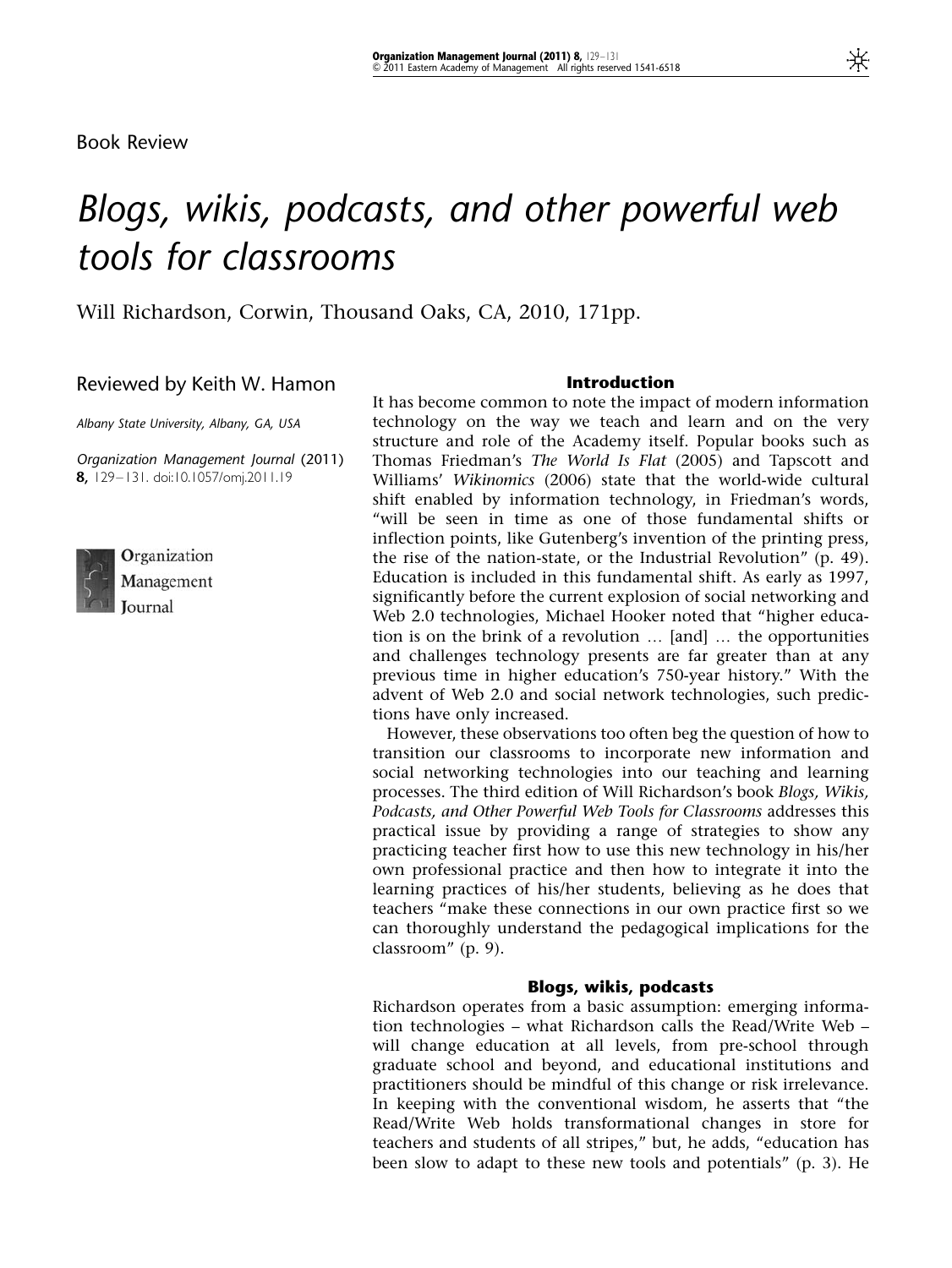intends to help teachers integrate the Read/Write Web into their classrooms.

To do so, he gives an overview of some practical ways to use various Web 2.0 technologies in the classroom, specifically the K12 classroom. He devotes individual chapters to why and how teachers can use a list of online communication tools:

- blog tools such as Google Blogger and WordPress,
- wiki tools such as Wikispaces and Google Sites,
- RSS feeds and aggregators such as Google Reader and iTunes,
- social bookmarking tools such as Digg and Diigo,
- online image and video galleries such as Flickr and YouTube,
- audio and video podcasting,
- $\bullet$  Twitter, and

130

- social networking sites such as Facebook and Ning.

He provides ample examples of how these tools are being used in education today, mostly in K12 classes, and describes the benefits that the teachers believe they and their students are gaining by using the tools. He then guides the reader through the steps necessary to use each tool. His descriptions are clear and detailed enough that any teacher familiar with a computer mouse and a web browser can follow along, and his wide-range of examples can add to the instructional repertoire of even experienced web users.

However, he devotes very little text to discussing the theoretical and pedagogical underpinnings of his assumptions about technology and education. This is not a criticism, but an observation, for this is a practical book, not a theoretical book. Those looking for theory should consider instead George Siemens' (2004, 2006, 2008a, b) discussion of Connectivism, which Richardson references and which provides a theoretical basis for thinking about and researching teaching and learning processes in networked environments.

Moreover, Richardson focuses on K12 education; however, corporate and higher education practitioners should not dismiss the book because of this focus. The tools and techniques that he describes can contribute to teaching and training at any level.

When it was originally published in 2006, Blogs, Wikis, Podcasts was a unique work that brought together strategies from the cutting edge of educational innovation. It is perhaps not so unique today, as scholarly conferences regularly feature workshops and handbooks about how to use Web 2.0 technologies in their respective fields. Still, the updated edition continues to provide very useful examples of how to integrate Web 2.0 tools into any classroom.

#### Conclusion

Web 2.0 has developed very quickly, even in higher education. In historical terms, it has exploded, and more and more teachers are using blogs, wikis, and Twitter regularly in their professional practice. Still, Richardson's book remains a useful introduction to Web 2.0 tools for those educators who are already convinced of his central assumptions about the importance of this technology to education or who are at least intrigued with the new technology enough to give it a try. It is not useful as an introduction to the pedagogical framework which makes sense of this educational shift and which guides scholarly investigation of that shift; however, it is not intended to provide that theoretical framework. Rather, it is a practical guide to using a handful of Web 2.0 tools to change the way we teach and learn, and it does that well.

#### References

- Friedman, T. (2005). The world is flat: A brief history of the twenty-first century. New York: Farrar, Straus and Giroux.
- Hooker, M. (1997). The transformation of higher education. In O. Diane and C.R. Sean (Eds), The learning revolution. http://horizon.unc.edu/projects/seminars/Hooker.html.
- Richardson, W. (2010). Blogs, wikis, podcasts, and other powerful web tools for classrooms. Thousand Oaks, CA: Corwin.
- Siemens, G. (2004). Connectivism: A learning theory for the digital age. International Journal of Instructional Technology and Distance Learning, 2(3), http://www.elearnspace.org/Articles/ connectivism.htm, accessed 8 July 2009.
- Siemens, G. (2006). Knowing Knowledge. Retrieved from http://www.elearnspace.org/KnowingKnowledge\_LowRes.pdf, accessed 12 July 2010.
- Siemens, G. (2008a). Networks: Connectivism and connective knowledge. http://www.elearnspace.org/media/Week3\_ Networks/player.html, accessed 10 June 2010.
- Siemens, G. (2008b). What is the unique idea in connectivism. http://www.connectivism.ca/?p=116, accessed 31 October 2009.
- Tapscott, D. & Williams, A. (2006). Wikinomics: How mass collaboration changes everything. New York: Portfolio.